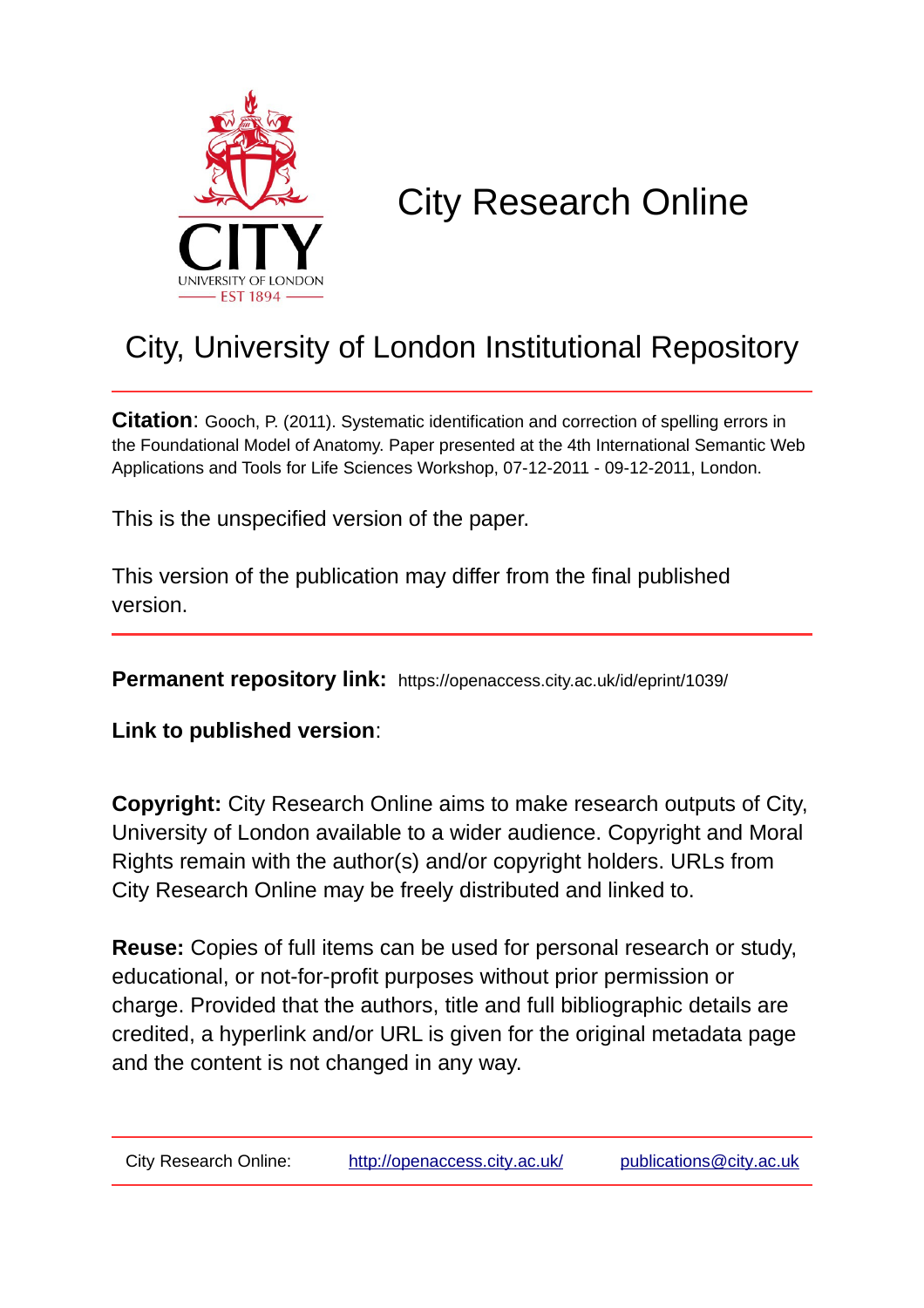### **Systematic identification and correction of spelling errors in the Foundational Model of Anatomy**

Phil Gooch Centre for Health Informatics, City University London London EC1V 0HB UK philip.gooch.1@city.ac.uk

#### ABSTRACT

We describe a method for automating the detection and correction of spelling errors in the Foundational Model of Anatomy (FMA). The FMA was tokenized into 4893 distinct words; misspellings were identified and corrected using the National Library of Medicine's SPECIALIST GSpell Spelling Suggestion API. We identified 43 errors occurring in 97 terms, and 6 words of questionable or inconsistent spelling occurring in 26 terms. These errors are replicated in other reference terminologies that use the FMA. Our approach may be useful as part of a quality assurance process for other large-scale biomedical knowledge resources.

#### Categories and Subject Descriptors

J.3 [Life and Medical Sciences]: Medical information systems; H.3.1 [Content Analysis and Indexing]: Thesauruses

#### 1. INTRODUCTION

The Foundational Model of Anatomy[3] (FMA) is a large, comprehensive reference ontology for the representation of declarative knowledge about the structure of the human body. It is widely used in other knowledge sources, for example, the Unified Medical Language System (UMLS). Available as a relational database and as an OWL representation[2], it has the potential to be used as a core part of the semantic web for life sciences. As such, a growing number of linked life science resources rely on the FMA to be up to date and semantically, syntactically and lexically correct.

A number of studies have analysed the FMA in terms of its compliance with ontological modeling principles[4], its completeness, decidability, and consistency of its declarations and relationships[1]. However, no studies have addressed the correctness and consistency of the spelling of terms within the FMA in a systematic way. Therefore, we devised a automated method for detecting and correcting such errors.

#### 2. METHODS

Using regular expressions, we extracted all distinct, English terms and their synonyms from the OWL representation of version 3.2.1 of the FMA[2] by selecting and de-duplicating the contents of rdfs:label elements. These were split into whitespace-delimited tokens, which were de-duplicated to create a file of distinct words.

The file was spell-checked using the National Library of Medicine's SPECIALIST GSpell Spelling Suggestion Java

API, ignoring capitalized words, those beginning or ending with a digit, and those under length 2. For words identified as misspelt, spelling suggestions (within an edit distance of 2) were stored as an attribute on each word (Figure 1). We manually reviewed each correction by checking the suggested spelling against the online MedlinePlus medical dictionary and Google. Variations in US/UK spelling were ignored. Each misspelt word was then located in the FMA and substituted for the corrected, consensus version of each word.

| atriovenricular  |                               |                                       |   |  |  |
|------------------|-------------------------------|---------------------------------------|---|--|--|
| atrioventricular | $\leftarrow$<br>$\rightarrow$ | D                                     |   |  |  |
| atrium           |                               |                                       |   |  |  |
| Attached to      | GSpell                        |                                       |   |  |  |
| attachment       |                               |                                       |   |  |  |
| attachments      | candidates                    | [atrioventricular, atrio-ventricular] | × |  |  |
| Attenuated       |                               |                                       |   |  |  |
| attribute        | suggest                       | atrioventricular                      | × |  |  |
| Attributed       |                               |                                       |   |  |  |
| Atypical         |                               |                                       | × |  |  |
| auditory         |                               |                                       |   |  |  |
| auricle          | Open Search & Annotate tool   |                                       |   |  |  |
|                  |                               |                                       |   |  |  |

Figure 1: Spelling error correction of FMA words

#### 3. RESULTS

We identified 84458 distinct terms, comprised of 524646 tokens which were reduced to 4893 (∼1%) after de-duplication. Table 1 details the spelling errors, frequencies and contexts in which they occurred. We identified 43 errors occurring in 97 terms, and 6 words of questionable or inconsistent spelling occurring in 26 terms (not shown in table).

#### 4. DISCUSSION

Spell checking is a basic level of quality assurance that should be performed on knowledge resources that aim to provide a reference standard terminology. While the overall spelling error rate is low  $(\sim 0.1\%)$ , we found that each error is replicated in the 2011AA release of UMLS, either resulting in concepts that can only be identified via the incorrect spelling, or duplicate concepts with different CUIs. For example, Adrenal medullary cell has CUI C0229568, whereas Adrenal medulllary cell has CUI C02325710. We also found that these errors occur in other resources that use the FMA, such as linkedlifedata.com.

It is interesting that the FMA can be reduced to only ∼1% of its original size by token-centric decomposition; this suggests future work might investigate how to define core terms (e.g. artery) only once and generate composite terms by reference rather than by duplication.